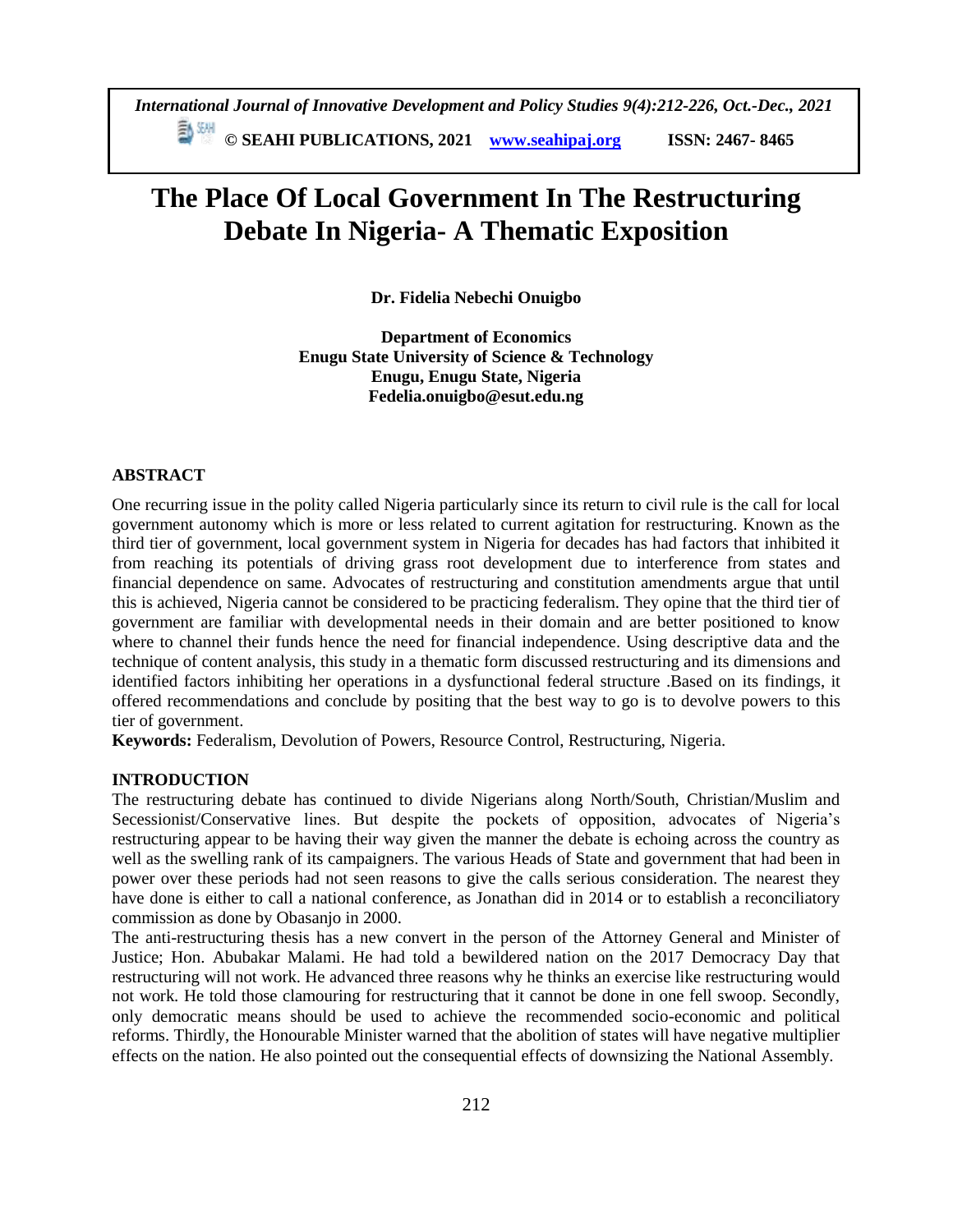In spite of the above, the Honourable Minister clearly exuded overt understanding of what restructuring entails. However, the restructuring envisaged by the 2014 Confab Agreement goes beyond two to three levels of government. Also some years back, Hon. Dogara suggested constitutional amendment that will deliver the local governments from the hand of state governors, this is actually a form of agitation for restructuring.

Nigeria is a federation of thirty-six States, 774 local government areas and the Federal Capital Territory. Local governments are intended to serve as the lowest tier of governance that will be most responsive to the needs of the people. Local governments in Nigeria are also expected to enhance political participation at the grassroots. Due to these expectations, there is persistent agitation for the creation of local governments by different groups across the country.

Over the past decade, under the elected civilian administration, local government councils in Nigeria have received substantial revenue allocations without always providing commensurate services or infrastructural development. This gap could be attributed to corruption, interference by state governors and the House of Assembly in the States in local government administration and ineffective accountability mechanism, including lack of free and fair electoral processes that enable electorates to oust non-performing politicians from office.

 There are some contradictions in the 1999 constitution of the Federal Republic of Nigeria in relation to local government administration. Section 7(1) states emphatically that

The system of local government by democratically elected local government councils is under this constitution guaranteed; and accordingly, the government of every state shall subject to section 8 of this constitution, ensure their existence under a Law which provides for the establishment, structure, composition, finance and functions of such councils{FRN,1999}.

Yet, section 7 (6a) submits that:

The National Assembly shall make provisions for statutory allocation of public revenue to Local Government councils in the federation. But the confusion is extended further by section 7 (6b) which states that the House of Assembly of a state shall make provisions for statutory allocation of public revenue to local government councils within the state (FRN,1999).

This confusion also resurfaced in section 162 (6) where it established the State Joint Local Government Account for the purpose of payment of "all allocations to the Local Government councils of the State from the Federal account and from the Government of the State". In Section 162(7) it directs State Government to pay to Local Government councils its total revenue on the terms prescribed by the National Assembly. At the same time, it gives the same power and functions to the State House of Assembly in section 162(8) {FRN,1999}.

Furthermore, section 8 (subsections 5 and 6) saddles the National Assembly with some functions before creation of a local government can become legal. The implication of all the identified contradictions and ambiguities is that it is difficult to locate constitutionally the locus of power on local government creation. The unresolved contradictions, confusion and ambiguity created in the 1999 constitution have been tools in the hands of some Fourth Republic politicians to cripple the Local Government system in Nigeria.

In view of the above, will reforming the local government via political restructuring be the game changer? This is the gap this study wish to fill.

# **Thematic Contextualization of Issues Boarding on Restructuring of Nigeria**

This section deals with the views put forward by the Protagonists and antagonists on the restructuring discourse.

In simple terms restructuring means;

- To bring to par
- To balance or bring to equity or to equal status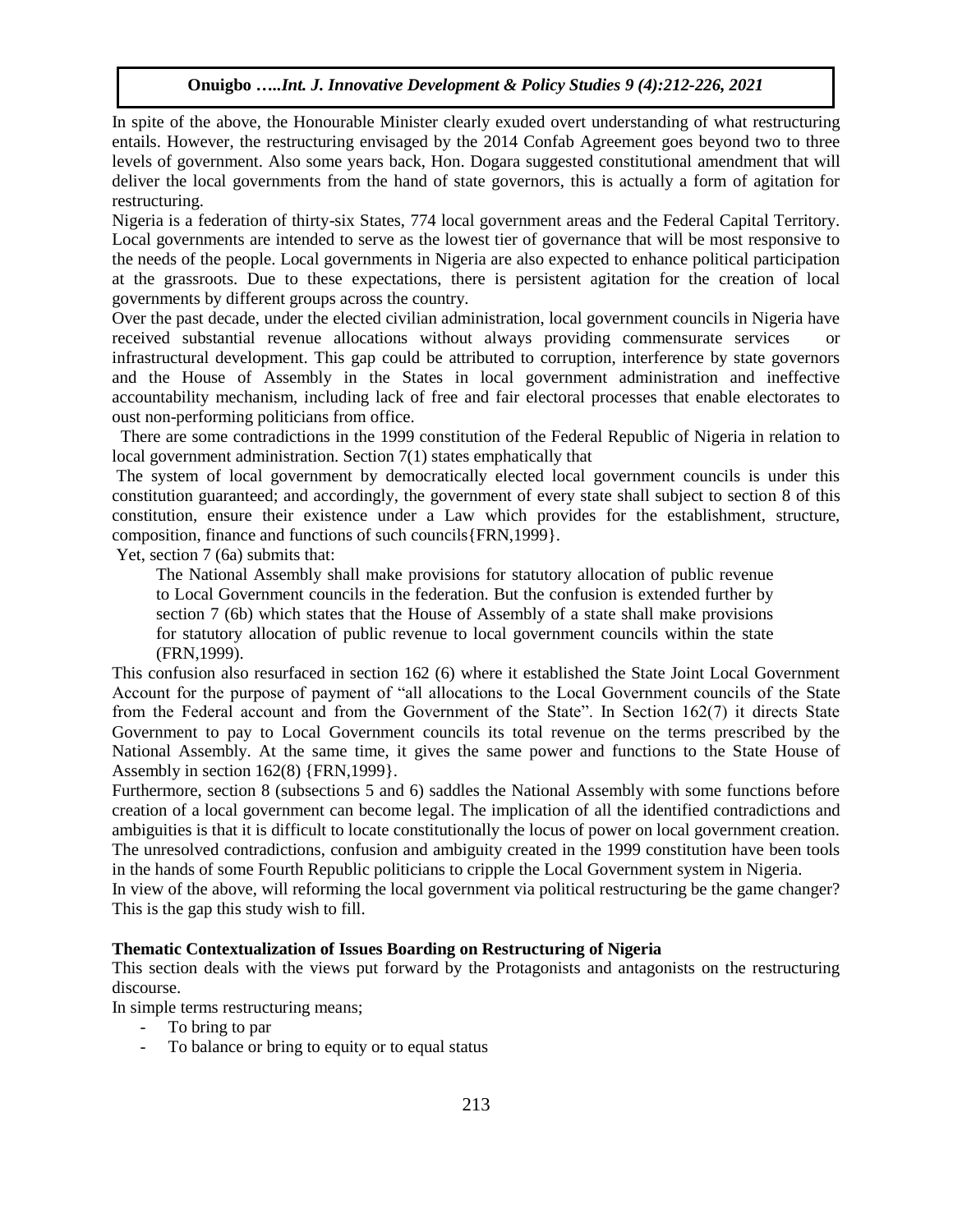To reorganize lopsided system or growing component units of such system until it becomes beneficial to all. According to Eme {2017}, the components of Restructuring include :-

- Correcting imbalances in political appointment, marginalization and inequity in the number of geo-political zone, number of states and local governments.
- Allowing states to have measure of control of those mineral resources deposit in their locality through resource allocation, retention, distribution, control and management.
- Re-addressing the usage of the proceeds from abundant material resources for the advancement of a particular section of the country.
- Decentralization of Nigeria's fiscal decision making powers to accommodate sub-national government. i.e. States and Local Governments.
- Allowing for the transfer of certain functions, resources and authority to lower governmental structures to user in equity, fair and acceptable financial independence in resource allocation, retention, distribution, control and management.
- Allowing states to work out their own police security network to curb the current Fulani herdsmen attack, Boko-Haram insurgency, banditry and kidnapping prevalent in Nigeria today which threaten the corporate existence and unity of Nigeria.
- Collapsing the overwhelming, totalitarian influence and power of the centre to accommodate states and local government measure of control.
- To address some instances and lopsidedness inherent in some parts of the 1999 constitution.
- To address the ugly situation where greater chunk of the yearly budget goes to the government of the centre i.e. federal and to embark on resources diversification.
- To allow oil producing state to mine, market and use the proceeds from oil to develop their area.
- To enable local governments utilize the money allotted to them in the development of the rural communities.
- To stop state's interference with local government statutory allocation and
- To solve the problems associated with state's local government joint account {Eme, 2017, p 7-9}. These theses can be collapsed into two theoretical perspectives-

### **Protagonist-agitation Paradigm**

This thesis posits that the wave of the restructuring debate are stoked by a number of prevailing challenges in the country such as biting recession, inability of most state governments to pay salaries, menace of herdsmen and recurring murderous clashes with farmers, agitation for the Republic of Biafra, restiveness in the oil-rich Niger-Delta, and marginalization of some sections of the country by the President Buhari-led Administration through appointments (see Nwankwo,2016 Nwosu, 2016,Olaopa, 2016, Salaudeen, 2016 & 2017).

Also, the proponents of restructuring usually cite what prevailed in the First Republic when the three regions – East, West and North and later Mid-West developed at their own pace and unleashed development in their various areas. According to this position, with 50 per cent derivation and more responsibilities to shoulder, there was inter-regional competition as the regions strived to outwit one another in terms of socio-economic development.

The proponents of restructuring also believe that the challenges facing Nigeria now should provide an opportunity to restore true federalism, dispel the cloud of tension and violence hanging over the country as expressed above as drivers of restructuring. Again, this worldview blame the current agitation on the colonial power (Britain) and military interventions that wiped out the federal structure handed down by former colonial overlords and foisted a unitary system of government on the country. They are of the view that the 1999 Constitution is anything but federal, because it does not allow regions to extract resources within their jurisdiction and pay taxes to the federal government among other things.

Furthermore, this thesis adds that the quickest route to dismemberment of Nigeria is refusal to restructure the country. They added that the way forward had been marshaled by the 2014 National Conference, organized by former President Goodluck Jonathan and the only thing needed now is to implement its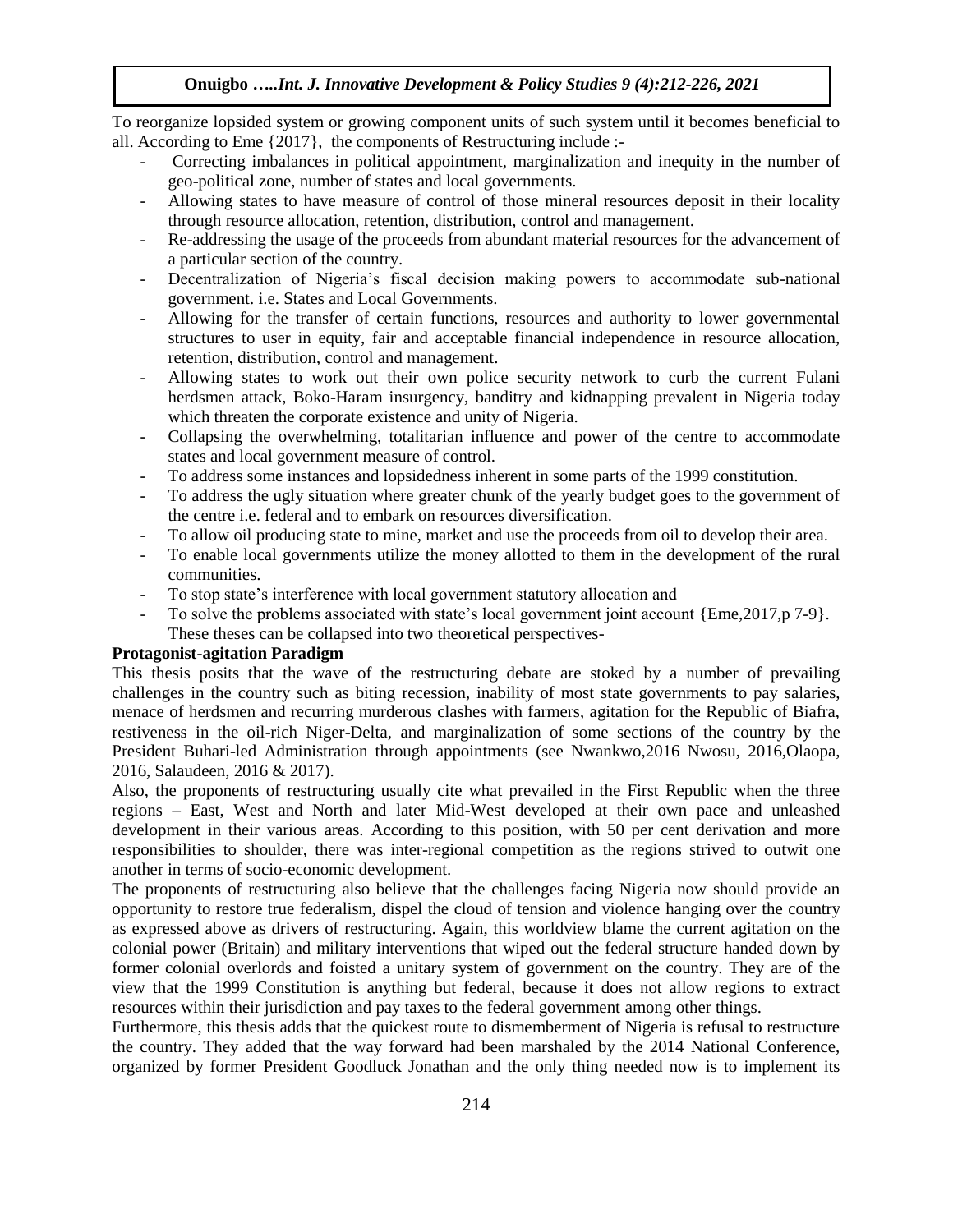recommendations. This perspective concludes by positing that Nigeria is greater than any individual or the sum of her federating units, therefore the country can only succeed when all of the sections have equal rights, where no one is above the law, where the culture of impunity is abolished and where there is level playing field for all.

From the above thesis above, three tendencies have emerged. These are the structural-devolution, socioeconomic - cost of governance and economic-self determination theses. In a popular parlance structure means a pattern of arrangement. According to Yaqob (2016:6), as a prefixed word, it would serve our purpose to define the concept as a process, in the case of a nation-state, that requires its citizens to take a closer look at the national edifice or, better still, the state, of the nation with regard to how to address structural deformities, if any. Be that as it may, whatever may be the structural deformities of the Nigerian national-state would have to be put in their proper historical perspectives by looking, first, at the structure used for governance in a multinational society; and, secondly, the constitutional provisions undergirding that structure. Darah (2017:1) summarized these structural deficiencies and methodology in the following words:

> The quest for the restructuring of the Nigerian political system has been made relentlessly since the 1914 amalgamation of the Northern and Southern Protectorates by the British colonial conquerors. The British employed violence and military might to defeat opposition to their takeover of native lands. Bloodshed and widespread destruction resulted from the final overthrow of indigenous political authorities at the time. The effects of the British action are still haunting Nigeria till this day. The British amalgamated Nigeria into a single country to serve their economic objectives of exploiting and looting agricultural and mineral resources.

The crux of this tendency is that Nigeria's structural problems emanates from the "feeding bottle federalism" foisted on the nation by the colonial power and successive military governments since 1966. While situating the problem, this thesis posits that the crisis of restructuring and federalism in Nigeria are offshoots of its deviation from what can be called the classical centripetal federalism that had worked in other settings like the United States of America and the old Soviet Union. Therefore, Nigeria's cannot be said to be a centripetal federalism as we have in the United States, for instance. Neither is it loose-centre federalism as the former Union of Socialist Soviet Republic (USSR). It will rather be best described as a centrifugal federalism made up of heterogeneous populations that was forced into adopting federalism by the colonialists.

### **Antagonist- counter - agitation Paradigm**

The Counter-agitation paradigm on the other-hand argues that the call for restructuring is unnecessary. This perspective therefore, advises those promoting the idea of restructuring to have a rethink, because in their view the current federal structure is the best for Nigeria and should be preserved. This is because according to this view the clamour for restructuring has polarized the country. Regions in the south believe in it, but they have different views of what it is all about. To the Igbos in the Southeast, restructuring will guarantee confederation in the constitution; the Yoruba's in the South- west want a restructuring that would take the country back to regionalism; while the South-south is pushing for economic self-determination or resource control. While the positions of regions in the south are not irreconcilable, that of the three regions in the north is a different ballgame. The debate has pitched the south against the north, which is indifferent to restructuring in any form. As a result of this latitude of meanings, those pushing for restructuring are trying to blackmail Nigerians into an unclear and bogus system of government (Yakasai, 2016, Ndujihe, 2017 & Isiah, 2017).

Furthermore, this perspective argues that different positions taken by the protagonists of restructuring have brought confusion into the polity. They also cautioned against hard stance position and violent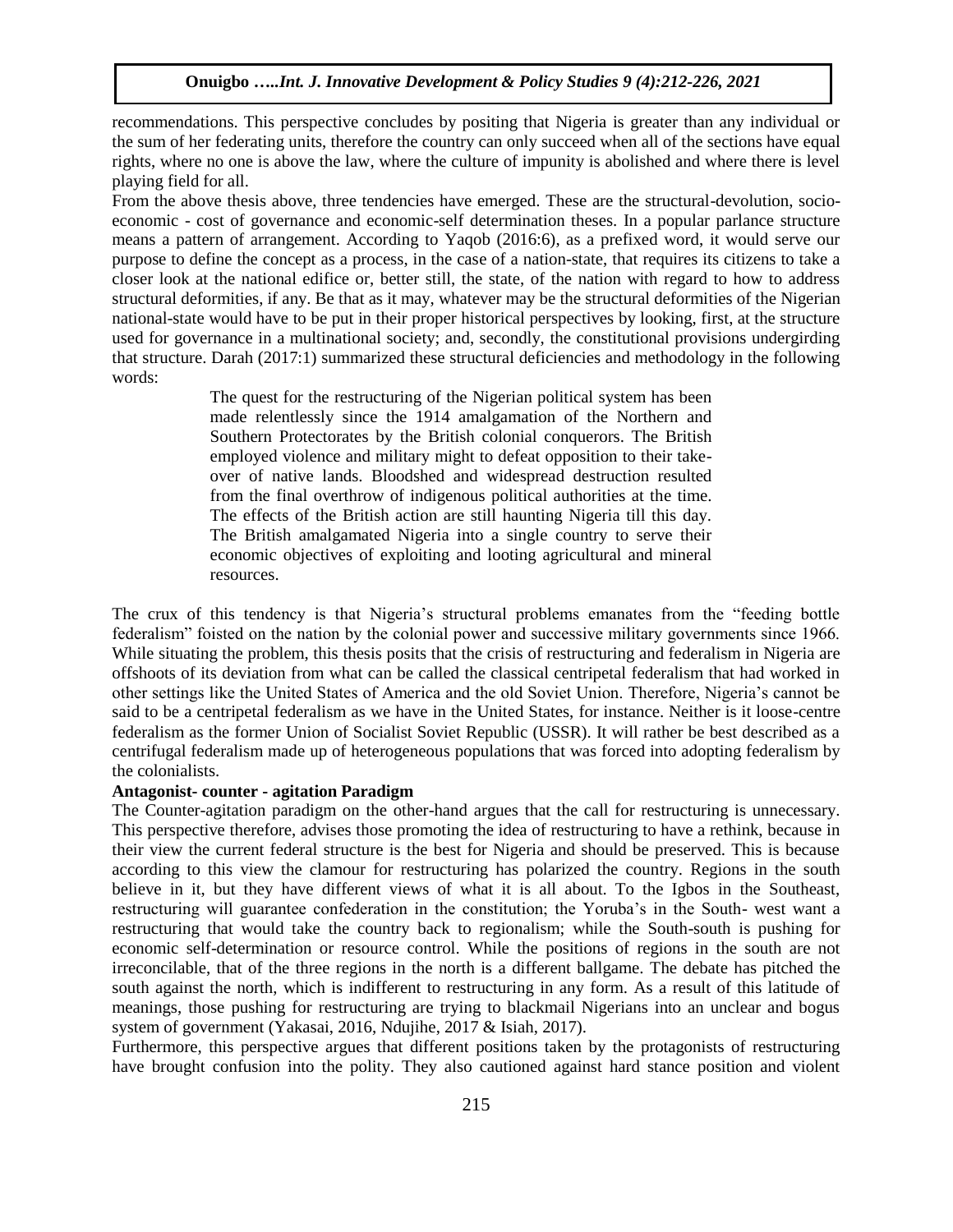posturing of those calling for restructuring, because it is capable of sending wrong signals to the opposing side and suggests that Nigerians must agree on what they want to restructure, rather than different zones or ethnic groups defining restructuring the way it suits them. For them, until there is agreement among the ethnic groups in Nigeria on how to restructure Nigeria; the polity will not make progress and only be heating it.

They equally posit that restructuring a complex, big and diverse country like Nigeria is a serious business that must take account of the view of all citizens, and not just of those that are promoting the idea or those issuing threats, intimidating or blackmailing those in authority. For this perspective, most of the discussions that are taking place without regard to decorum or civility should have been presented through their representatives in the National and State Assemblies.

In response to the quest for restructuring, this perspective adds that over the years, the Nigerian governments have responded to these agitations in a variety of ways and with a variety of measures. These include the creation of states from the earlier three and later four regions to the current 36 states; a civil war and other military operations in different parts of the country at different times; federal character principle; changes to revenue allocation formula; National Youth Service Corps (NYSC), federal takeover or establishment and management of school, universities, hospitals, and huge federal presence in the economy as an investor. Others include the excessive centralization of power at the federal level and the weakening of the federating states; and amnesty for repentant ex-militants of the Niger Delta (Salaudeen, 2016).

This paradigm has two major tendencies. These are the political leadership and black-mailing confusion tendencies. The former has added identity politics to the discourse. According to (Alamu, 2016), the North-South divide and what has been described as ethno-religious consciousness to this arguments are not only constant but present. The concerns exist in the psyche of the proponents of the arguments at every instance. While key leaders of the South had, at various times, described the Nigerian federalism in the wake of military takeover of 1966 as "feeding bottle federalism," leaders from the North appear to see little or no fault in the setup {Ugwu and Eme, 2019}.

Social critic and a veritable Northern leader, Junaid Mohammed told the *Tribune on Sunday* in a telephone interview that he would not be drawn into argument on restructuring because it tends to be emotive, while proponents come into the argument with rigid minds.

His views were reechoed in another interview by the former Governor of Nasarawa State. Senator Abdullahi Adamu, who told *Sunday Tribune* that restructuring, was a waste of time. He said that proponents have made it look too broad and, therefore, unworkable.

According to him, proponents should have restricted themselves to seeking sectoral restructuring such as health and education, rather than seeking total restructuring of Nigeria.

In most debate platforms, many tend to see elements from the North presenting a status quo maintaining viewpoint, while the Southerners are portrayed as seeking to upturn the applecart.

A constitutional lawyer and former legal adviser to late General Sani Abacha believes that the subject of restructuring is difficult to pin to one objective. This is because it is difficult for one to understand what people refer to as restructuring because of the different meanings people apportion to it. Secessionists consider their action as restructuring. From the South-East view of restructuring, it can be understood as a political ballgame that is engaged when there is a pending election. And, of course, some consider restructuring to amount to the implementation of the 2014 National Conference recommendation. For others, it is the absolute control over their resources.

For this tendency, there are certain things that are outside the realm of the reasonable. Whatever idea one has of restructuring, one must be able to bring it within the power of the existing constitutional stipulations and legal requirements. Now, if you take the secessionist idea of restructuring, it has no place in the 1999 Constitution, but if you take the political ballgame, well that it is understandable. But if you consider restructuring to affect the functions of governmental institutions, re-adjustment of the organs of state or the powers between the states and the Federal Government, clearly, this is not something that we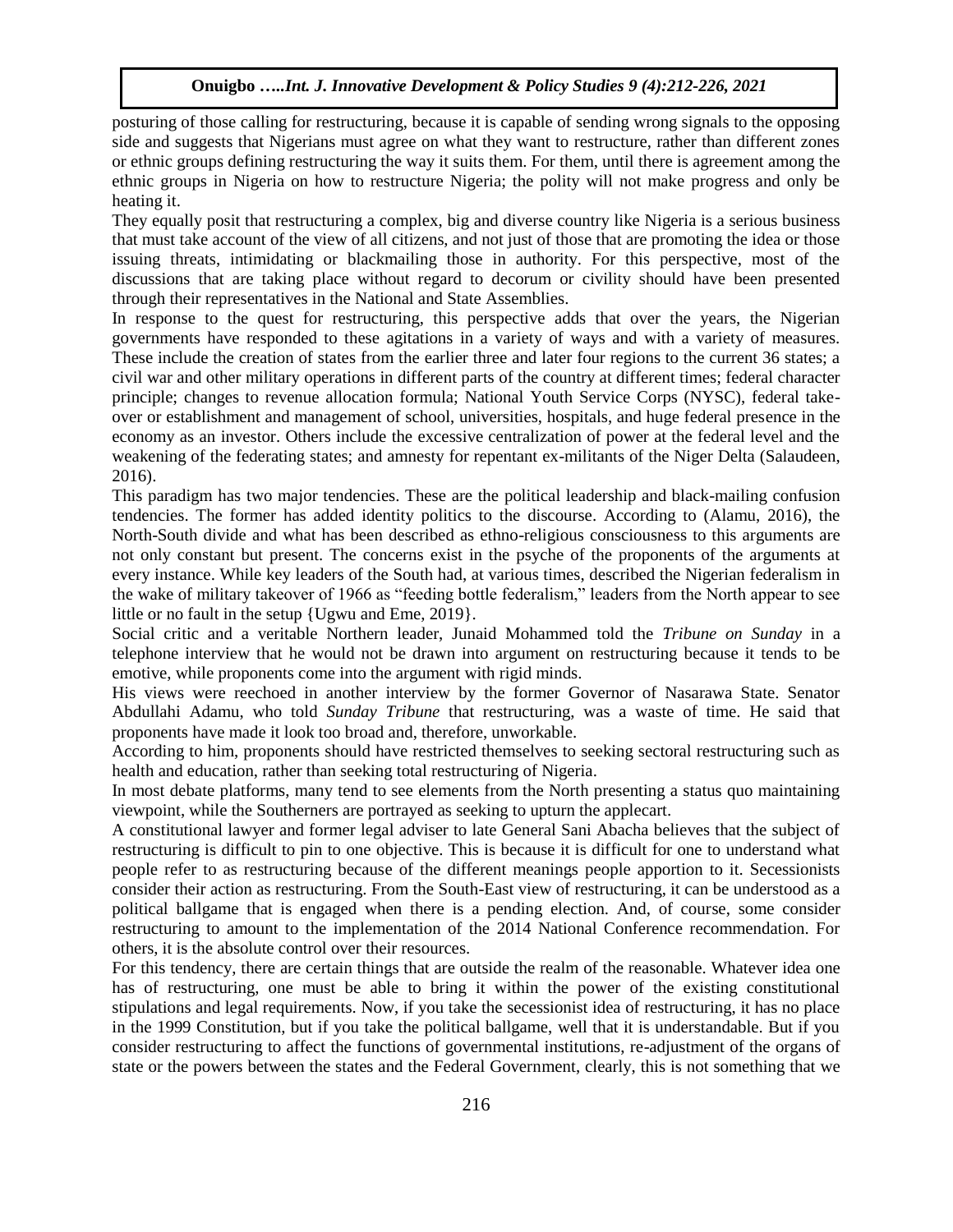will have any problem with because the existing constitutional order has a prescription on how to go about this kind of restructuring.

The political buzz tendency posits that those behind the campaign for restructuring are those who lost out in the last general elections. It argues that restructuring is a ploy of the political class to capture power in 2019. That is, those seeking political relevance ahead of 2019 elections are those behind the call for restructuring. For them, restructuring is the buzz word of a section of the elite that feels that it has been shut out of government, particularly at the federal level because they cannot be accommodated at the federal level and now want to be in-charge at the state or regional level. The thesis argues that the centre or Federal Government is too powerful and that the way out is to return the ownership of the resources to states or geo-political zones, which may then pay taxes to run the government at the centre. According to Mohammadu Haroun;

> Former Vice President Atiku Abubakar has latched on to the so-called restructuring debate; he has positioned himself as the lead discussant. Apparently, the ongoing debate on restructuring needs a strong advocate in the north and Atiku fits the bill. Atiku needs the restructuring debate, to keep himself busy on the way to another shot at the Nigerian Presidency. Too much politics has crept into the restructuring debate such that it has now become a tool in the hands of those who have lost in the current order and want to distract President Muhammadu Buhari (Abah, 2017:34, Egburonu, Odufowokan, Neil, & Oguntola, 2017).

From the above review, we posit that the concept of restructuring may mean any of the following: true federalism, regionalism, secession, resource control, confederation and reducing cost of governance in the polity respectively.

# **Data Source/Collection**

What the foregoing implies is that the recourse to the secondary sources of data is inevitable. (Obasi, 1999) submits that secondary data refers to any documented material (whether hand written, typed, printed or recorded audio and video) that was already in existence, produced for some other purposes than the benefits of the researcher. Reliable and expressive documents are capable of bringing the significant information, which cannot be obtained through other methods. The issue is that where reliable documents exist, generalizations appear more reliable than those emanating from the limited data of other instruments. Finally, another justification is that this method will assist us to collect data stored in files, government achieves, libraries, bookshelves/shops, the internet and other documents. This study, therefore, will utilize secondary data from the Federal Government and its agencies, the Constitutions of Nigeria as well as other Ministries, Departments and Agencies documents. In addition, textbooks, internet sources, journal articles, newspapers and magazines served as sources of data for the study.

### **Data Analysis**

Content analysis type of qualitative data analysis will be used. This is a form of data analysis in qualitative research. It is used to describe events as they are recorded. Bodgan and Biklen (1982:145) defined qualitative data analysis as "working with data, organizing it, breaking it into manageable units synthesizing it, searching for patterns, discovering what is important and what is to be learned, and what to tell others". Simon (2011) points that qualitative researchers tend to use inductive analysis of data, which means that critical themes emerge out of the data. Simon (2011) further points that qualitative analysis requires some creativity, since the challenge s to place raw data into logical, meaningful categories; to examine them in holistic fashion; and to find a way to communicate this interpretation to others. This analytical technique will enable us to understand the origin and extent the restructure debate is impacting on the Nigerian federal structure and its implication on national integration. This refers to a general set of techniques useful for analyzing and understanding collections of text. It involves the use of written documents or transcriptions of recorded verbal communications, pictures, live situation and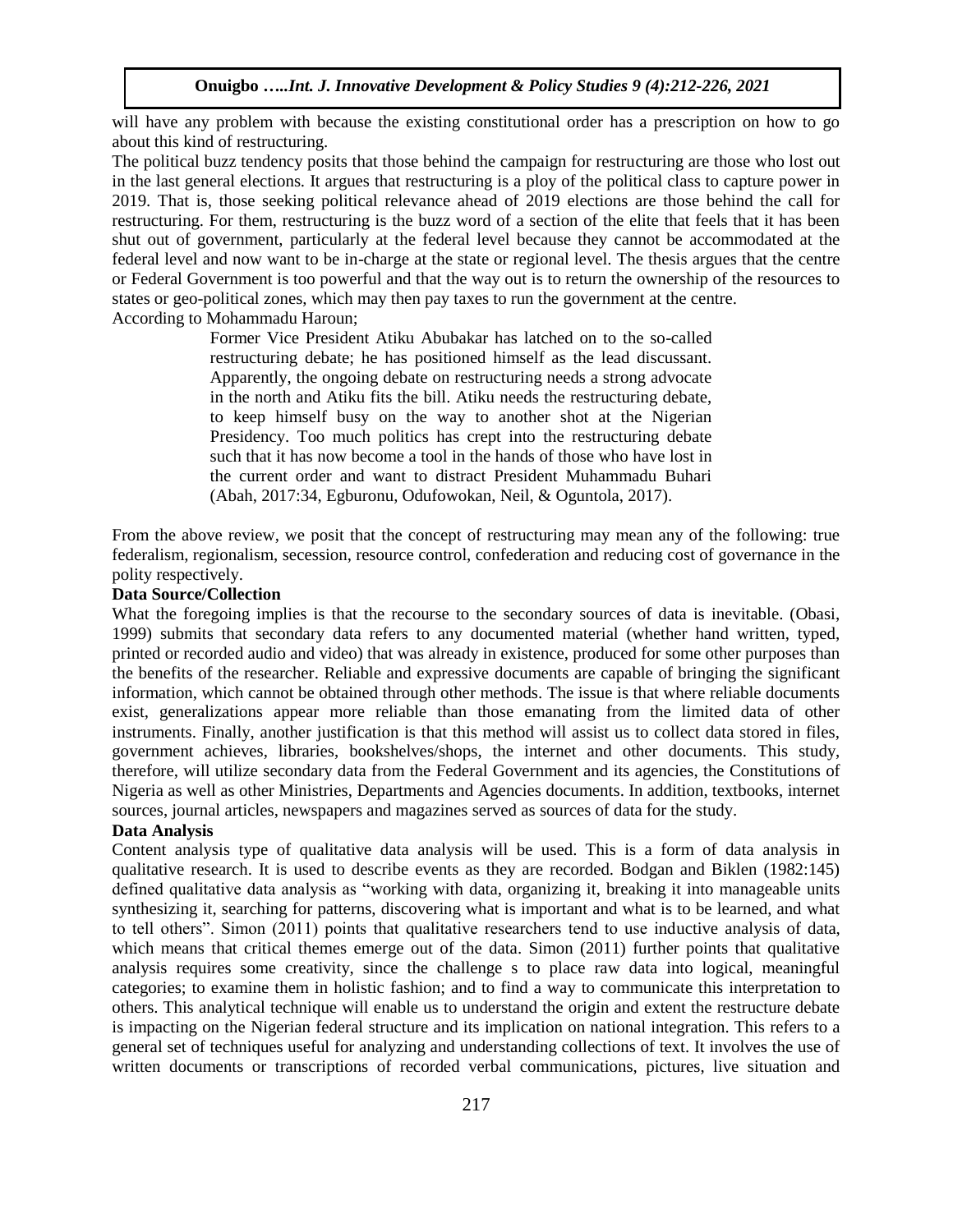observation (Azlan, 2012). This is a system that involves studying and/or retrieving meaningful information through the use of secondary data.

### **Theoretical Framework of analysis**

This study adopted an eclectic approach of understanding federalism. For instance, Ayoade (1996:43) identified three models of federalism that any federal system can gravitate to viz:

- 1. Coordinate Authority Model
- 2. The Overlapping Authority Model, and
- 3. The Inclusive Authority Model

The **coordinate model** according to Ayoade (2001:45) "defines a peripherialised, weak or decentralized federation. The centre is weakened to strengthen the periphery just as in the early days of the American Union…the relations between the state and centre are autonomous" However, the local government is subordinate to the state because they are created by action of state law. The **overlapping model** guarantees an interdependence between the three levels of government and necessitating political bargains among them. At the other extreme of the continuum is the **inclusive authority model** "in which there is a hierarchical relationship between the levels of government dominated by the central government". Both the state and the local governments are subordinate and dependent on the central government with the result that what exists is a centralized federal system. What is implicit in the above models is that "a federation which starts as one of the three models may grow into any or both of the other two". (Ayoade, 2001:55). For instance, one may rightly argue that the first stage of Nigerian federalism-1948-1966, approximated the coordinate authority model, whereas the present federal system fits into the inclusive model.

It is important to mention that generally, federations have been created by what Akindele (2001:37), called the processes of aggregation, disaggregation or by a mixture of both. Asobie (2001:126) described it as the processes of integration and differentiation. For instance, American federation was created through the process of aggregation of thirteen colonies which gave birth to the American Confederacy in 1776 which subsequently transformed itself to a federation in1867. The federation has further expanded through the processes of further aggregation and incorporation of new territorial states or provinces (Akindele 2001:3). The Nigerian federation was created through the processes of aggregation and disaggregation. The amalgamation (aggregation) of the Southern and Northern protectorates in 1914 gave birth to Nigeria. The subsequent processes of administrative decentralization (disaggregation) through creation of regions prepared the way for emergence of the first truly federal colonial administration in 1954. The country has further expanded by processes of further disaggregation through the instrumentality of creation of states. While we recognize the fact that there may not be rigid stipulations characterizing federalism, there must be a form that must be recognized as federal. The principal attributes of federalism are outlined as follows;

- 1. The division of power among the federating units. In other words, there is an irrevocable division of power between the central political unit and the sub-national political units, and this division of power is usually enshrined in a written constitution.
- 2. There is a clear decentralization of power. This means that the political system has "at least two tiers or levels of government each endowed with independent legitimacy (in its own sphere) and a constitutionally guaranteed sphere in the overall system, and possesses its own set of institutions, power and responsibilities" (Elazar, 1985:21-22).
- 3. The powers to amend and constitution resides with both levels of government acting in cooperation
- 4. The existence of an independent judiciary or body to adjudicate dispute arising from clash of powers between the federal and state governments.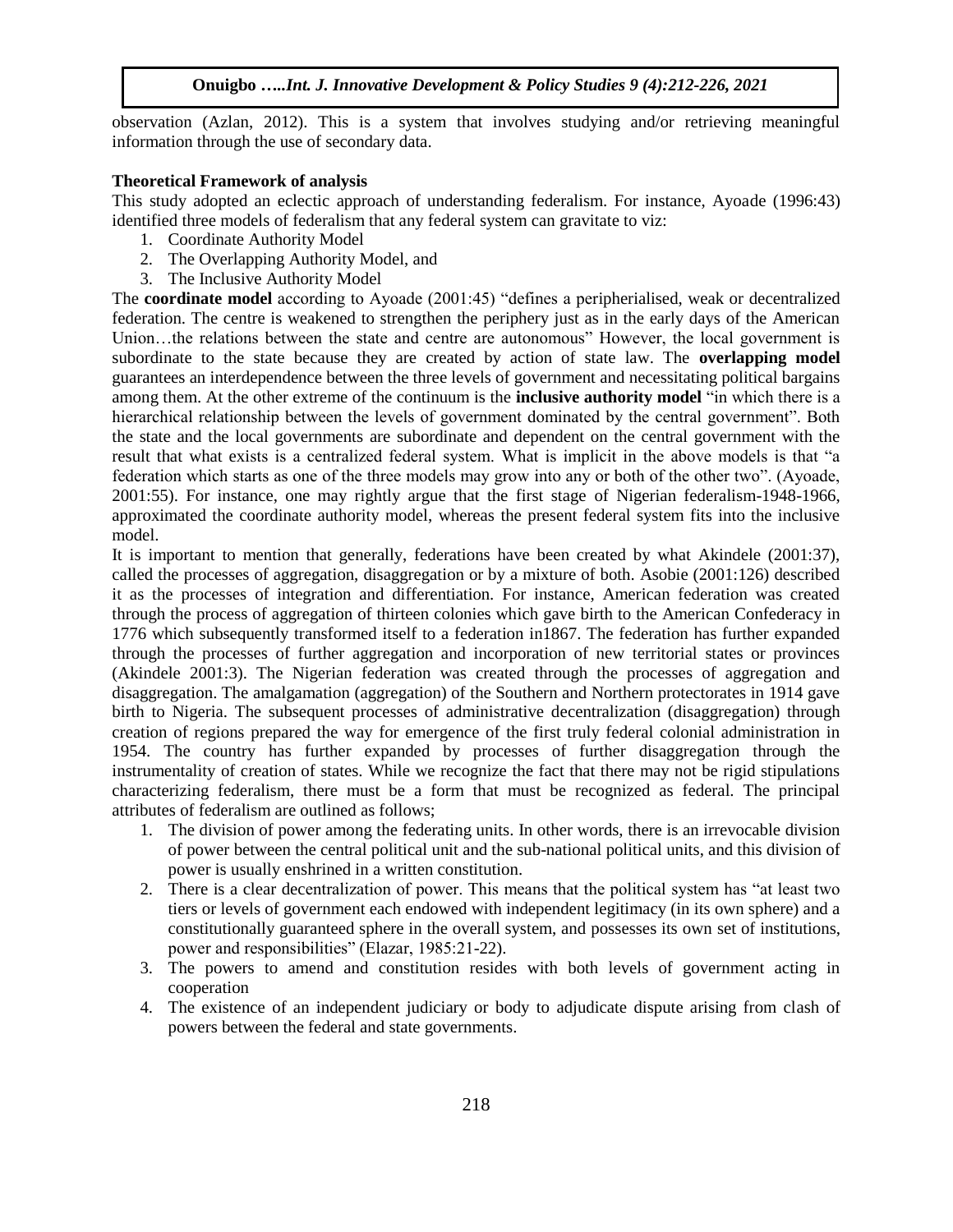- 5. The principle of non-concentration of power. This implies that "the authority for state/regional and central/national governments to exercise powers cannot be withdrawn without mutual consent" (Asobie, 2001; 127). This principle is fully guaranteed in the constitution.
- 6. Financial independence of both levels of government. This principle requires that the federating units must be financially independent as financial subordination runs contrary to the principle of federalism.

There is the principle of territoriality. This implies that the area of authority of the constituent units is territorially based.

7. The federal principle is a part of the national culture.

According to Asobie (2001:128) "This culture embraces a commitment to constitutionalism and a distinct preference of the political actors for non-concentration of power, a tradition of wide acceptance of popular democratic government…"

In this study, we shall examine the extent to which the present Nigerian federalism conforms to the above principal attributes of federalism. That is the absence of market inequalities among component units. This implies that none of the component units in a federation should be so large and powerful as to dominate others (Ezeani,2018). From the theses, Nigerian state must engage the agitations and address, and redress, their root causes that lie in decades of self-evident marginalization that several groups have experienced in post-civil war Nigeria. These hurt feelings and the suspicions they breed have not just hampered the progress of nation-building in Nigeria. They are creating the foundations of certain state failure if further mishandled, as the bonds that hold our country together in an imperfect union continue to fray. This brings us to the question: where do we go from here? There is no alternative to the constitutional rearrangement of the Nigerian federation if we are to remain one country. Call it "restructuring", "reconfiguration", "redesign" or what you will.

Several rational arguments make a strong case for taking the bull by the horns and re-engineering Nigeria. All Nigerians should reflect and act on these arguments in our collective self-interest. Our country is not working. Many groups feel marginalized today or have felt marginalized at different stages of our national history. We can't achieve greatness as a country without national unity, stability and cohesion. Many nations have achieved nationhood and prosperity in diversity, which is the default composition of most nations on earth. Only a few nations, like Israel, Japan and Korea, are truly homogenous.

# **PAST EFFORTS AT RE-STRUCTURING THE LOCAL GOVERNMENT SYSTEM A THEMATIC APPROACH**

# *THE 1976 REFORMS*

The 1976 Local Government Reforms in Nigeria have been variously described as a watershed, an ingenious reformation, a catalyst for sustainable and meaningful local governance, and a radical departure from local government administration of convenience to a local government system of content. Its general acceptability, to the extent of being imitated by some African countries is a testimony to the fact that it is a classical foundation for effective and efficient local government system.

It is important here to re-state five of the pillars upon which the 1976 local Government reforms were built -

- One was to institute an enduring viable Local Government Council System.
- Two, related to the creation of a system that could serve as a catalyst for the development of the areas involved.
- Three, was to have a local government with a uniform structure through a one-tier system such that a local government would not be less than 150,000 people or more than 800,000 people.
- Four, was to insulate the exalted and respected position of traditional rulers from the vagaries of partisan politics.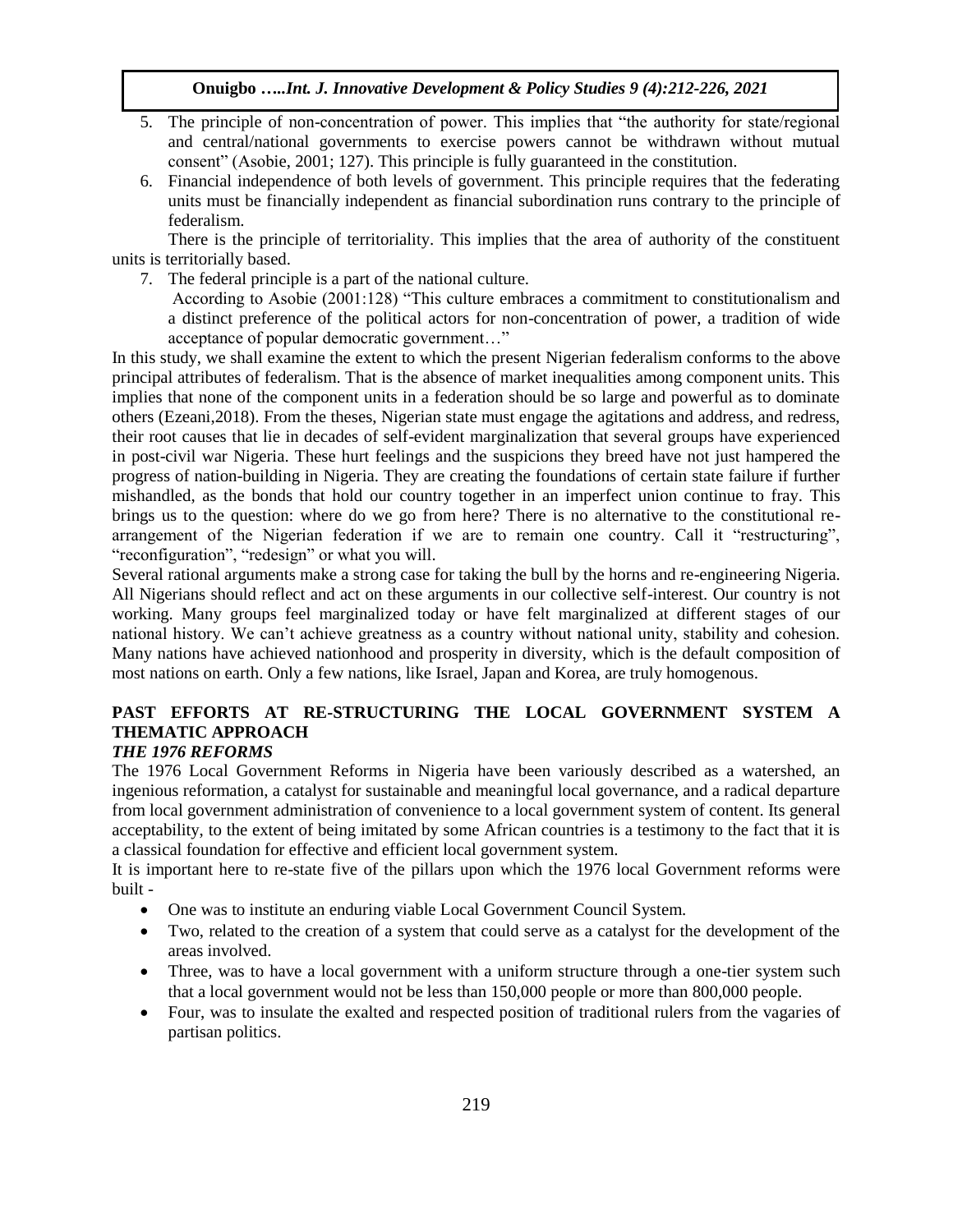Five, as eloquently stated in the Local Government Reform Guidelines of 1976 was the need to guide against the situation where "The state governments have continued to encroach upon what would normally have been the exclusive preserve of the Local Government".

The powerful message of the 1976 reforms could also be felt in its revolutionary approach to the structure, functions, powers and staffing in the local government councils.

It is instructive to note that other reforms have since been carried out without substantially tinkering with the 1976 reforms. Such reforms include:

- The Ahmed Talib Committee on Pension
- The Oyeyipo Committee and
- The Dasuki Committee reports.

The 1976 reform also led to the creation of 301 Local Government Councils. Later, all the provisions of the 1976 reforms were incorporated into the 1979 Presidential Constitution.

### *THE 1984 DASUKI REPORT*

Suffice to say that the Dasuki Report of 1984 also made significant impact on the destiny of Local Government in Nigeria. This is further corroborated by the incessant reforms and improvements in the status of Local Government institutions. It also shows the Local Government Area's indispensability as an agent of grassroots democracy and inculcation of the spirit of public accountability. This is evidenced by the under-listed developments.

- The 1988 scrapping of state Ministries of Local Government
- 1988 Policy of direct disbursement of statutory allocations
- 1989 creation of additional 149 local government areas.
- 1989 new allocation formula, which gave 15% to Local Government.
- 1990 transfer of the primary health care program to the local government.
- 1991 transfer of primary school administration to local government.
- 1991 separation of power at the local government.
- The appointment of political secretaries at the local government level.
- 1992 abolition of local government service commission and its subsequent reinstatement.
- The presidentialization of local government as well as administration and financial autonomy granted to the local government.
- The institution of 774 Local Government Councils.

 One of the major objectives of the 1976 Local Government Reforms and the others that followed had been institutionalization of popular participation in the local political process. The commitment of the various regimes to achieve this objective cannot be under estimated. Unfortunately, not much attention has been paid to the performance capacity of Local Government Councils.

# *THE ETSU NUPE REPORT OF 2003/DRAFT WHITE PAPER OF 2004*

In 2003, The Obasanjo administration set up an 11- man Technical Committee on the Restructuring of Local Government in Nigeria. After the submission of its report, Government set up a White Paper Committee which had as members the present Senate leader, Distinguished Senator Victor Ndoma-Egba SAN, and Hon. Terngu Tsegba, Chairman House Committee on State and Local Government (as he then was) to represent the Senate and the House of Representatives respectively. In the Draft White Paper, Government accepted far reaching recommendations of the Etsu Nupe report. Principally:

- The recognition of Local Government as the autonomous third tier of government in Nigeria.
- The abolition of the State-Local Government Joint Account.
- Direct remittance to each Local Government Council of its own share of the Federation Account.

These and other landmark recommendations were not implemented because it required amendment of relevant sections of the 1999 Constitution.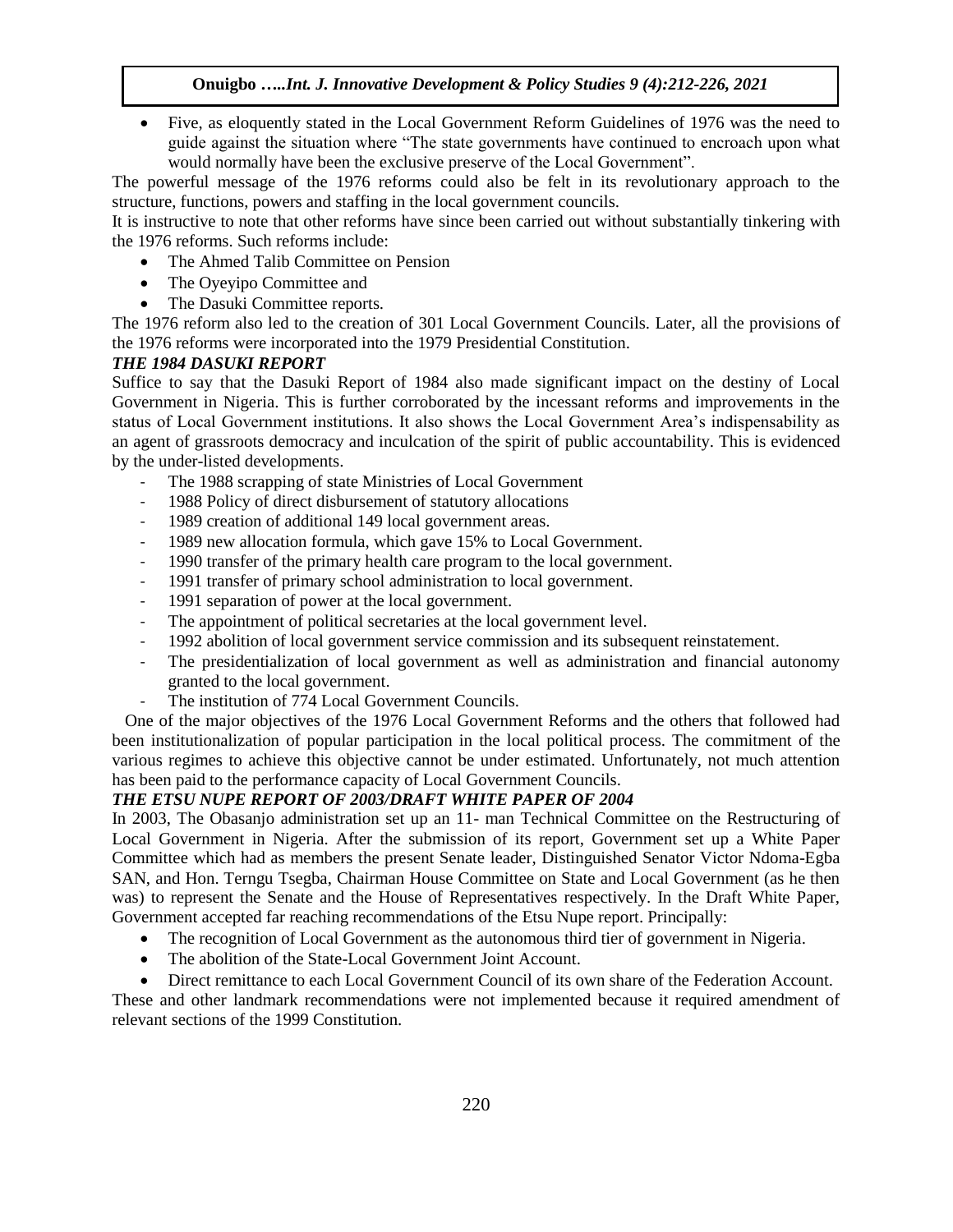### **CONCLUSION**

The clarion calls for restructuring since 1999 has focused on resource ownership and control, regional or state autonomy, and local initiative for sustainable development. The organisations and individuals involved in the advocacy want political and economic power devolved to the federating units for the promotion of democracy and accountability, responsible leadership. Furthermore, restructuring is intended to remove the impediments of intolerance and abuses inherited from decades of dictatorialmilitary rule.

These challenges manifested in the decade before Nigeria's independence in 1960, when the political elite of the First Republic subscribed to the definition of federalism provided by Kenneth Wheare a distinguished authority on the subject matter. According to Wheare, *"…the fundamental and distinguishing characteristic of a federal system is that neither the central nor the regional governments are subordinate to each other, but, rather, the two are coordinate and independent (Wheare,1963:1)."*

In the prevailing arrangement, the central of federal government in Abuja relates to the States and local councils as impoverished and impotent appendages. This is in contradiction to the tenets of federal systems in which the centre and states exist as co-equals and coordinates. The 1999 Constitution undermines this principle because it was a military document imposed on the Nigerian people. The Confab reviewed this authoritarian anomaly by approving that there shall be only two tiers of government: the federal/central and the states as federating units. The local governments shall not constitute a tier of government as is currently the case by default. Therefore, the names of the 774 local councils shall be removed from the First Schedule, Part 1, of the 1999 Constitution. This listing of councils according to states makes it impossible for any State to create or merge or abrogate any local government.

Fiscal federalism is enhanced by the decision of the Confab in that local governments shall no longer participate in the sharing of public revenue. This is, indeed, congruent with the spirit and letters of Section 7 of the 1999 Constitution. According to this Section, *"the system of local government by democratically elected local councils is under this Constitution guaranteed; and accordingly the Government of every State shall …ensure existence under a Law which provides for the establishment, structure, composition, finance and functions of such councils (FGN, 1999)."* With this affirmation of what exists in the Constitution, which has been violated since 1999, States such as Kano with 44 local government areas shall now be required to either provide for their funding or dissolve/merge some for viability if the need arises. Similarly, short-changed States such as Lagos shall be free to either increase or reorganize the number to suit their peculiar situations. As Section 7 of the 1999 Constitution stands, it is mandatory for every State to ensure the existence of elected local councils at intervals of two years; there is no room whatsoever for interim councils.

Another issue to look at is the bolstering of local governments as a third tier of government. This process began with the 1976 local government reforms, which introduced a uniform local government system; gave local governments' jurisdictional competence in matters such as markets, automobile parks, and collection of local taxes; and made it statutory for both the federal and state governments to give specified percentages of their revenue to local governments. Although this reform was embodied both in the 1979 and 1999 Constitutions. But the State governors of the Third and Fourth Republics reversed these measures of political and financial autonomy, partly because the state governments want to continue their superiority over the local governments just as the federal government is claiming their superiority over them. For this reason, they make effort to whittle down the powers of the local government. These actions are open to conflicts with state governments over matter of jurisdiction. In several cases, these conflicts became the subject of litigation. State governments resisted the loss of jurisdiction, and many underscore the subordinate status of local governments at every opportunity.

The thorniest aspects of the military-imposed 1999 Constitution pertain to the provisions for revenue sharing between the central government and the federating units. In the three decades of military rule, policies were introduced for distributing public revenue in favour of the revenue-poor States and local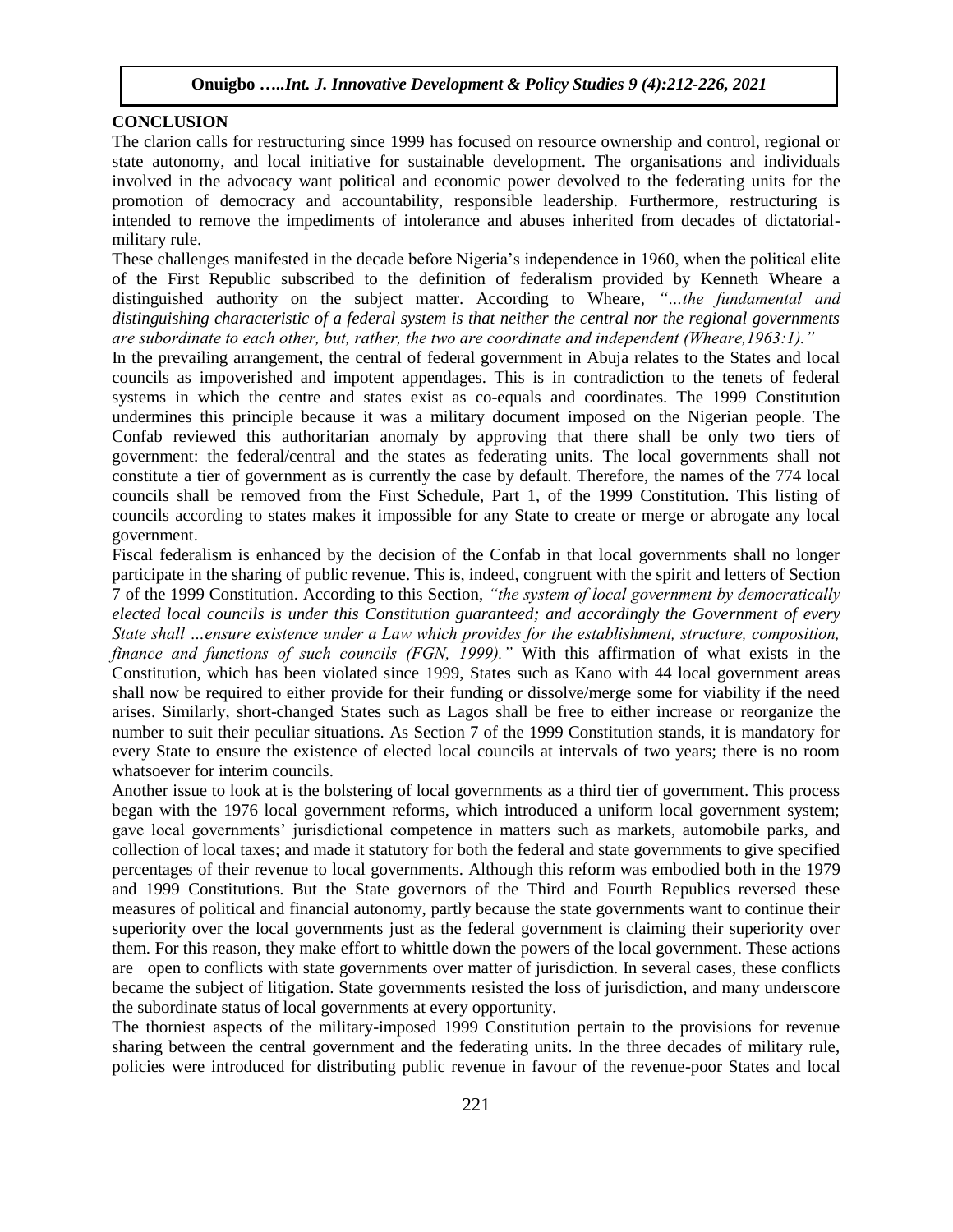governments in the 19 States in the North. With such sharp drop in the powers of the states, compared to what operated under the regional structure, the cry for political reforms cannot but rent the air; especially as the loss of political power and influence was followed by the loss of financial capacity. For instance, earnings of Nigeria's federating units have continued to dwindle from 50 per cent derivation at independence in 1960 to 45 per cent between 1969 and 1971, and again 45 per cent excluding offshore proceeds from 1971 to 1975. Between 1975 and 1979, earnings dropped to 20 per cent excluding offshore proceeds and the zero per cent from 1979 to 1981. From 1982 to 1992, it climbed back to a paltry 1.5 per cent; 3 per cent from 1992 to 1999, and 13 per cent from 1999 till date.

There is also the unfair allocation arrangement that gives 52% of public revenue to the central government in Abuja, with the States and local governments having 26% and 22% respectively. The Confab made marginal gain by reducing that of the centre from 52% to 42%. With removal of the local governments as tiers of the federation, States shall now be entitled to 58% of the share of the Federation Account. This is a substantial improvement as it can insulate States from the financial epidemic of insolvency that causes their inability to pay workers and fund provision of basic facilities and welfare schemes. Even marginal as it appears, the Confab's position on this matter could bring immense relief to Lagos and oil-rich states in the Niger Delta that are now saddled with the awesome burden of funding the existence and economy of country. With the increase of the share of States to 58% and the removal of local governments as a tier of the federation, the overburdened States can retain a substantial portion of the revenues generated in their areas. In the First Republic, the Regions, now states, received 50% of revenues through derivation.

There is another element having to do with the Exclusive Legislative List in the Second Schedule, Part 1 of the 1999 Constitution. There are 68 items in all and only the central government has exclusive power to legislate on them. Ten of them are fundamental for the practice of a functional federal system. Among them are taxation, ports, railways, insurance, and incorporation and registration of corporate bodies. The Confab was able to reduce the items for exclusive federal legislation to 10, leaving 58 for concurrent law making by the central and state governments.

Another implication is that the recent agitation by some ethnic groups is a reflection of the prevalent weak governance, economy and law enforcement Nigeria.

### **RECOMMENDATIONS**

We have clearly seen that the future of this country lies in only one direction-restructuring, true federalism, together with devolution of power, fiscal decentralization, constitutional amendment for structural changes which will create peace, harmony and progress among federating units. For this to be achieved there should be a clear division of power among the federating units. The federal government should exercises exclusive power in certain basic matters of general importance, leaving the bulk of the subject matter to the state and local government. A federal government should exercise powers exclusively only in the following areas: National Defence, Foreign Relations, Currency, Exchange Control, Telecommunications, Immigration, Customs and Excise, Copyright, Patents and Design, Citizenship. Relative autonomy for the local is necessary in the areas of their constitutional jurisdiction and state governments should hands off from the control of local affairs in those areas. The focus of this restructuring should aspire to restore the principle of non centralization of power in the country's federal arrangement as opposed to Whearian conceptualization.

Alongside the imperative of political and fiscal decentralization, contiguous states and local councils can pool resources to address common development challenges and embark on projects that can have maximum effect and efficiency through endevours. Apart from addressing the issues of structures in the Nigerian federalism and the mode of allocation of resources among the constituent elements, there is the need to address deficit in governance and politics accountability.

This paper has focused on restructuring the Nigerian federation, the issues involved and its implications for local government. In the paper, we have reviewed the concepts of restructuring and federalism in a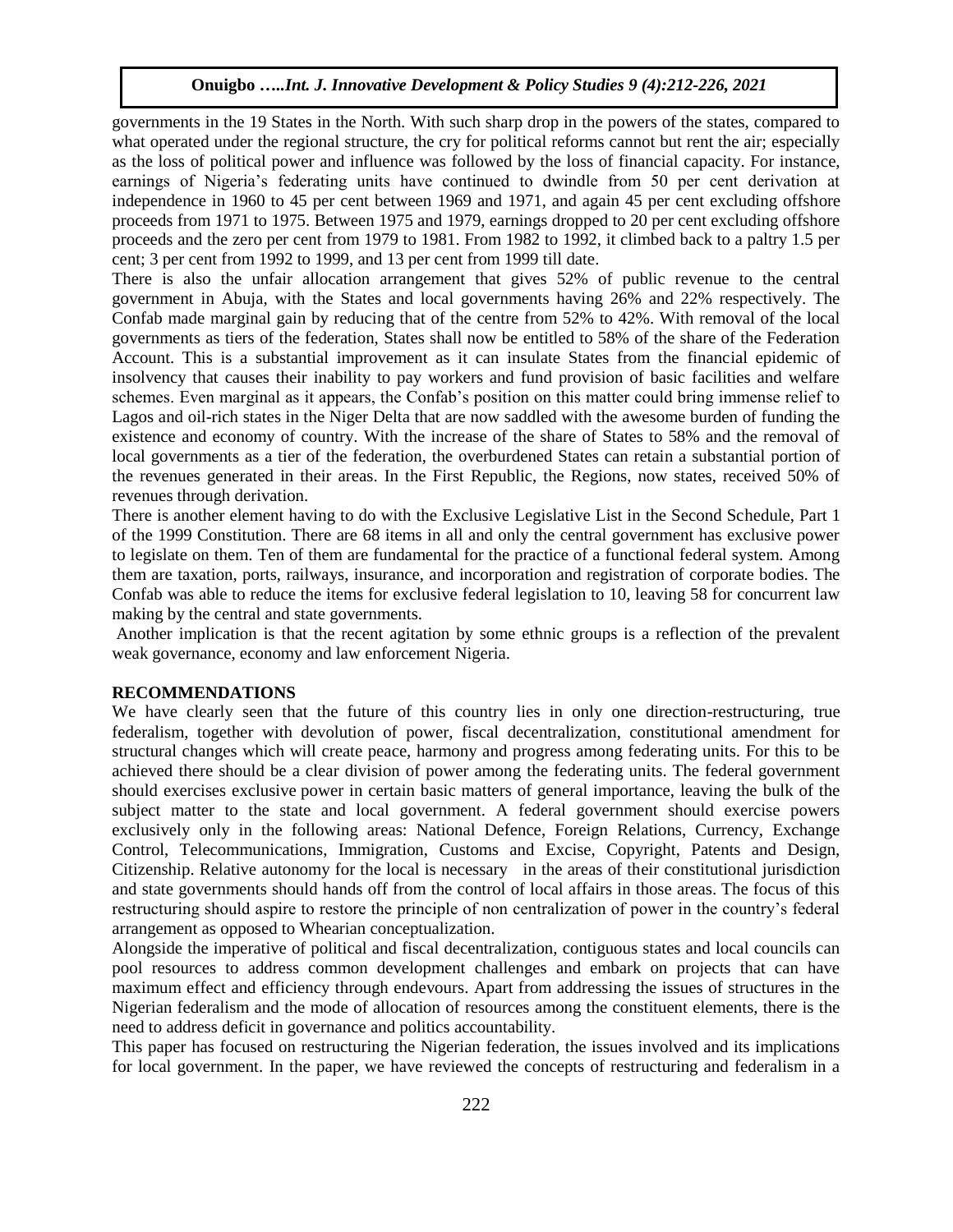thematic form, and their basic tenets proposed by scholars. We critiqued K.C Wheare's thesis because of its elitist outlook. We have also gone ahead to place the basic tenets of K.C Wheare's federalism to Nigeria situation vis a vis the definition and features of federalism and posited that the federal system proved to be workable in Nigeria between 1954 and January 1966 but the advent of the military made the federal government to sees itself as superior to the other tiers of governments. This led to the current foundation for restructuring. This is due to the fact that, since the federal government sees itself as superior to the state governments, the state government in turn continue to prove their superiority over the local governments and this act does not make federalism workable in the country as it negate one of the features of federalism proposed by K.C Wheare which posit that Each levels of government must be coordinate and independent. In view of this, we arrive at the conclusion that though the best form of government for Nigeria is the federal system with its basic tenets properly and carefully administered. Thus, we conclude that a true federal system in Nigeria is possible if the basic tenets that defined federalism are enshrined in the constitution.

#### **REFERENCES**

- Abah, E.O and Nwokwu. P.M. (2017) "Restructuring the Nigerian Federalism: the Proposed Form and Shape", Middle-East Journal of Scientific Research. 25(7)
- Abah, H., 2017, "10 Nigerian Leaders Ideas about Restructuring". Daily Trusthttps://www.daily trust.com.ng/posted on Jul 9 2017.
- Abah, H., 2017, "10 Nigerian leaders, 10 ideas about restructuring, 10 Nigerian leaders, 10 ideas about restructuring". Daily Trusthttps://www.daily trust.com.ng/posted on Jul 9 2017.
- Aboyade C. (1977).*Report of the Revenue Allocation Committee*: cited in Olowonomi, G (2000)/
- Akande, B. (2017a, July 25). *Replace 1999 Constitution with 1963 Republican Constitution. The Punch Newspapers.* Retrieved from [http://punchng.com/replace-1999-constitution-with-1963-republican](http://punchng.com/replace-1999-constitution-with-1963-republican-constitution)[constitution.](http://punchng.com/replace-1999-constitution-with-1963-republican-constitution)
- Ake, 1985, 'The State in Contemporary Africa', in Claude (ed.). *A Political Economy of Nigeria*, London: Longman, Ake, 1983, West Africa, 3 October, P. 2267.
- Ake, C. 1976, 'Explanatory Notes on the Political Economy of Africa,' *Journal of Modern African Studies,* 14, 1-14.
- Akindele, R.A (2001) "Nigeria In the Global Market of Experiments in Federalism", in Elaigwu, J.I and R.A Akindle. (eds) Foundations of Nigerian Federalism, Jos: Institute of Governance and Social Research
- Akindele, S.T. (2002). *Fiscal Federalism and Local Government Finance in Nigeria*: An Examination of Revenue, Rights and Fiscal Jurisdiction" in Contemporary Issues in Public Administration. Omotoso. F. (eds) Lagos, Bolabay Publications.
- Akinsanya, A, & Ayoade, J., 2005, *Readings in Nigerian Government and Politics*, Lagos: Gratia Associates Int.
- Akinyemi, A.B, Cole, P.D, & Ofonagoro, W., 1979, *Reading on Federalism,* Lagos: Institute of International Affairs.
- Asobie, A. (1998). C*entralisation Trends in Nigerian Federalism" in Reinventing Federalism in Nigeria: Issues and Perspectives*. Babawale, I. et al (eds). Lagos, Malthouse Press Limited. AVL Publishing
- Asobie, H. A. (2001) "Centralizing Trend in Nigerian Federalism", in Elaigwu, J.I and r. A. Akindele, (eds) Foundation of Nigerian Federalism, Jos: Institute of Governance and social Research
- Atiku Abubakar (2017) .*Restructuring Nigeria*. University of Nigeria Nsukka.
- Aurelius, A. (1945). (Saint) *The City of God.* New York: Translation by John Healey.
- Awa, E (1976) Issues in Federalism. Benin city: Ethiopian Publishing House.
- Awolowo, O. (1947). Paths to Nigerian Freedom. London: Faber and fader
- Ayoade, J.A.A. (1998)" Federalism in Nigeria: The Problem with the solution", Faculty lecture delivered at the University of Ibadan, Ibadan, Nigeria.
- Azlan, A. 2012, "Content Analysis of Crisis Communicative Strategies: Tunisian protest vs. anti- Mubarak protest", *International Journal of Human Sciences*. Vol. 9:27 – 42.
- Cohen, L., Manion, L., and Morrison, K. 2007, *Research Methods in Education*. New York: Routledge.
- Egburonu, S. Odufowokan, D.O' Neil, S. & Oguntola, S. 2017, "What Manner of Restructuring"? Thenationonline.net/ What Manner of Restructuring? Posted on July 9, 2017.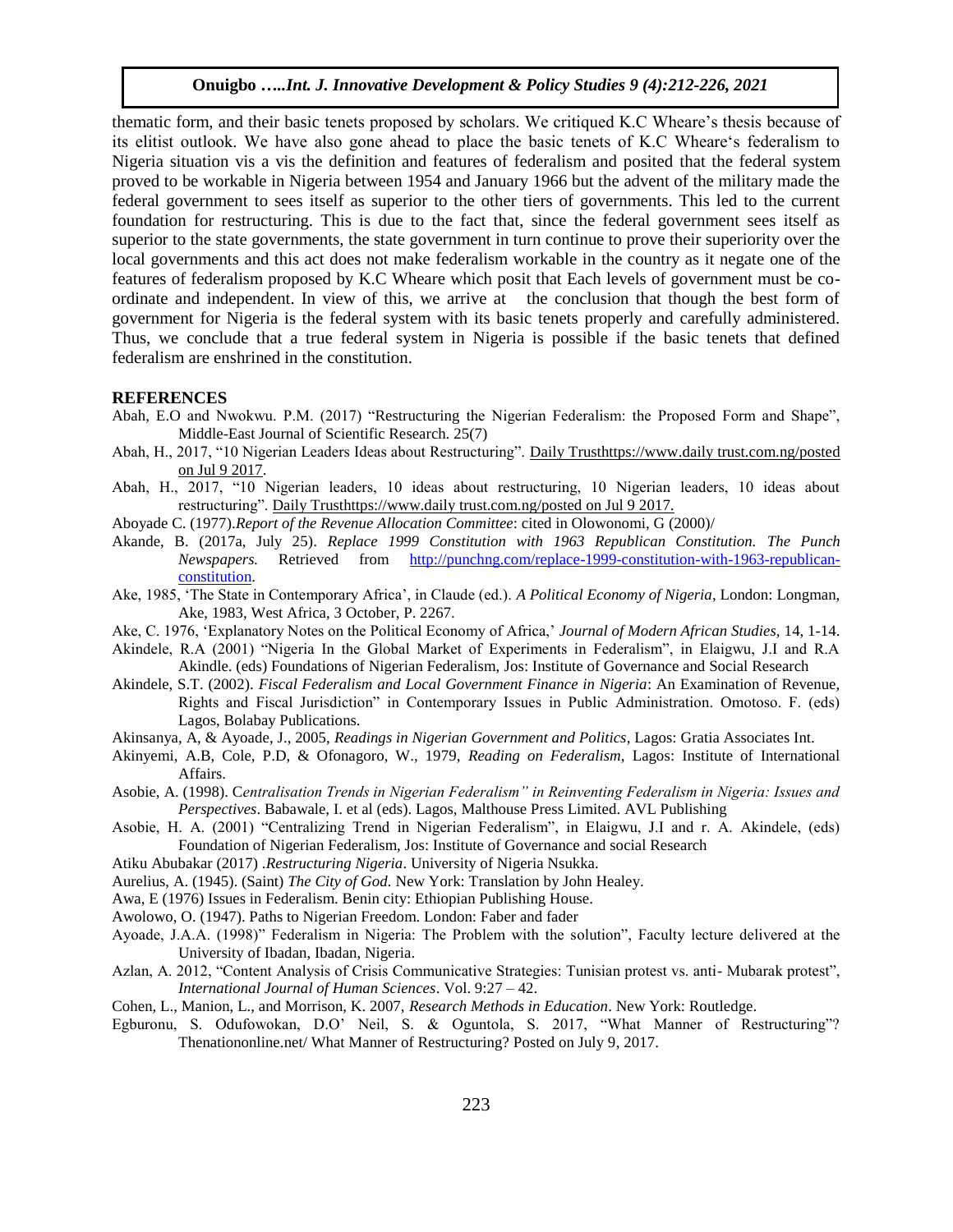- Ekweremadu (2017). *3<sup>rd</sup> Adada lecture: Restructuring and the Nigerian Youth* 15<sup>th</sup> December, 2017. University of Nigeria Nsukka.
- Ekweremadu, I. 2017, "Restructuring and the Nigerian Youth', A Presentation made on 3rd Adada Lecture held on 15th December at PAA, University of Nigeria Nsukka.
- Elaigwu, J. (2007).*Federalism, Institutional and Political Stability in the Context of Vision 2010*" African Journal of Federal Studies. Vol.1 (1) Pp.34-64.
- Elaigwu, J.I. (1997) "Federal-State relations in Nigeria's new Federalism: A review of the draft constitution", in Suliman Kumo and Abubakar Aliyu (eds) Issues in Draft Constitution. Zaria: Department of Research and Consistency, Institute of Administration, Ahmadu Bello University.
- Elazar, D. J. (1987). *Exploring Federalism*, United States: University of Alabama Press.
- Elazar, D.J. (1987) Exploring Federalism, Tuscaloosa: Univeristy of Alabamam Press.
- Eleazu, Uma O. (1977) Federalism and Nation-Building: The Nigerian Experience 1954-1964, Dewon, UK: Arthur Stockwell
- Elekwa and Eme, (2011), "A New Revenue Allocation Formula as a Panacea for Improved Inter- Governmental Relations in Nigeria's Fourth Republic", in Terhemba Wuam and Talla Ngarka Sunday (eds). *Governance and Economic Development in the Fourth Republic,* Abuja: Aboki Publisher.
- Eme, O. I. & Onyishi, T.O. 2014, "Federalism and Nation Building in Nigeria". *Arabian Journal of Business and Management Review (Nigeria)*, Vol. 3, No. 1, (July), Pp. 1-14.
- Eme, O. I. & Tony, A. 2014, "Global Economic Crisis and Joblessness in Nigeria's Banking Industry: Agenda for the Future", *Academic Journal of Interdisciplinary Studies*, Vol. 3, No. 4, (July), Pp. 435-444.
- Eme, O.I, Ugwu,S.C., and Okeke, M.I. 2008, "Federal Local Government Fiscal Relations in Nigeria: 1999-2007", *African Journal Of Political And Administrative Studies(AJPAS)*,Vol.4,Number 1(September),PP114- 134.
- Eme, O.I. & Ogbochie, A. N. 2014, "Limitations of State Police in Nigeria", *Mediterranean Journal of Social Sciences (MCSER)*, Vol. 5, No. 15 (July), Pp. 130-140.
- Eme, O.I. and Ugwu, S.C. (2011), "Governors and the New Minimum Wage Act: Implications for State-Labour Relations in Nigeria," *Oman Chapter of Arabian Journal of Business and Management,* Vol. 1. No 3. (October), Pp 1-14.
- Federal Government of Nigeria (1999) *Constitution of the Federal Republic of Nigeria,* Abuja: Federal Government Press.
- Federal Republic of Nigeria (1963).*Constitution of the Federal Republic of Nigeria*. Lagos:
- Federal Government Press.
- Federal Republic of Nigeria 1960, *The Constitution of the Federal Republic of Nigeria*, Lagos: Federal Government Press.
- Federal Republic of Nigeria 1979, *The Constitution of the Federal Republic of Nigeria*, Lagos: Federal Government Press.
- Federal Republic of Nigeria 1999, *The Constitution of the Federal Republic of Nigeria*, Lagos: Federal Government Press.
- Federal Republic of Nigeria 2014, (2014 Confab Report). Abuja: Federal Government Press.
- Federal Republic of Nigeria. (2014). *Report on constitutional conference containing the Resolutions and Recommendations*: VOL.II . Abuja; National Assembly press 2014
- Femi, F. 2017, "Political Restructuring cannot exist without Economic Restructuring". Being the remarks of Femi Falana SAN at the memorial lecture held in honour of the Late Professor
- Abubakar Momoh by the Lagos State University of the Academic Staff Union of Universities
- (ASUU) in Lagos on Monday, July 3, 2017.
- Isiah, N. 2017, "Politics, Intrigues behind Restructuring Debate". Leadership.ng.
- Itodo, S, 2017, The Restructuring Debate: Serving Nigerian Elite Interest, *Premium Times*, October 31, 2017
- Jinadu, A. 1982, "The Constitutional Situation of the Nigeria States". *Publius, the Journal of Federalism*. Vol. 12 (1) Winter. Pp. 1-12.
- Jinadu, A. 1982, "The Constitutional Situation of the Nigeria States "Publius". *The J. Federalism,* 12(1) Winter.
- Jinadu, A. 1987, "Federalism the Consociation State and the Ethnic Conflict in Nigeria". *Publius Journal Federalism*. Vol. 15 (2) Pp. 16-24.
- King, P. 1982, *Federalism and Federation*, London: Helon.
- Livingston W.S (1962) "A Note on the Nature of federalism", Political Science Quarterly, Vol. LXVII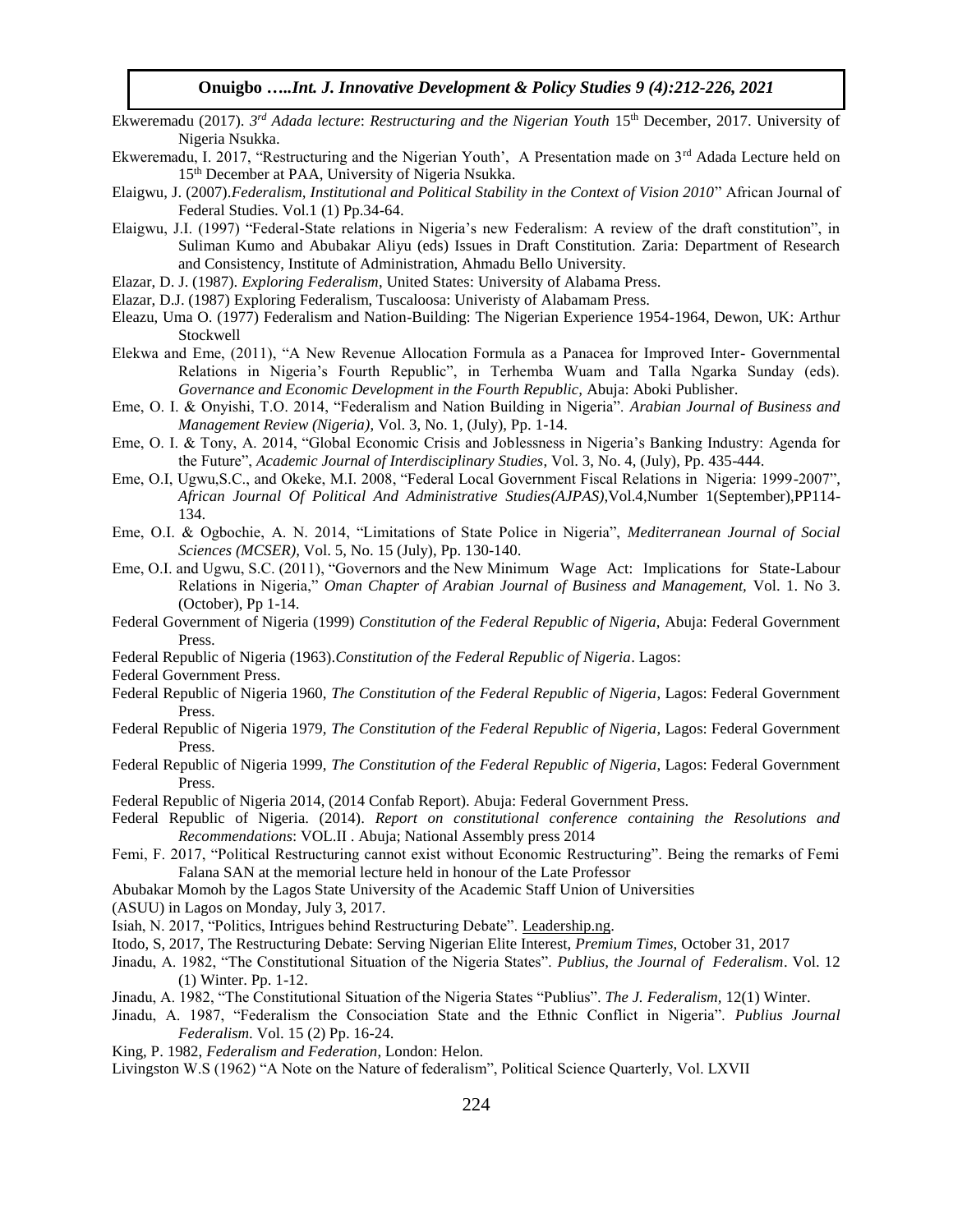Marcus, T.C. (1929). *On the Common-Wealth Columbus.* Translation by George Sabine.

- Mckinon, D. (1997), "Financing local Budgets". Cited in Bailey, S.J. (2002). *Public sector economics: Theory, Policy and Practice.* (2<sup>nd</sup> ed.) Hampshire: Palmgrave.
- McRae, K.D. 1979. "Comment Federation, Consociation, Corporatism". *Canadian Journal of Political Science*, 12(3).
- Musgrave, N. (1959), "Public Finance". Cited in Holcombe, R.G., (1997), "A Theory of the Theory of Public Good". *Review of Australian Economics* 1.10 (1) 1-22.
- Nasir Ahmad El-Rufai (2017) .*Next Generation Nigeria: What is restructuring and does Nigeria need it.*
- Ndujihe, C. 2017, "Unending furore over Restructuring". http://www.vanguardngr.com /2017/07/restructuring-canmen-wrong/may, 29 Vanguardwww.vanguardngr.com > Special Report posted on May 29, 2017.
- Nwankwo, A. 2016, "No Alternative to Restructuring in Nigeria," Text of an Interview granted to The Guardian, Sunday, August 28, Pp. 16 – 17.
- Nwankwo, A. 2016, "No Alternative to Restructuring in Nigeria." Text of an Interview granted to The Guardian, Sunday, August 28, Pp. 16 – 17.
- Nwosu, A.B.C. 2016, "Why North is Afraid of Restructuring," Text of the Interview Granted to Daily Sun, Thursday, September 15, Pp.32 – 33.
- Nwosu, H.N. (2010).*Inter-governmental Relations in Nigeria:* The Increasing Dependency of the State Governments on the Federal Government" Quarterly Journal of Administration. Lagos: Abiprint and Pak Ltd.
- Obasi, I.N. 1999, *Research Methodology in Political Science*. Enugu: Academic Publishing Company.
- Obi, C. (2009), "The Impact of Oil on Nigerian Revenue Allocation Problems and Prospects for National Restructuring" in Amuwo, et al (eds) Federalism and Political Restructuring in Nigeria. Ibadan: Spectrum Books Ltd.
- Obianyo, N.C. (2005) "Federalism, Constitutionalism and Local Government System in Nigeria: The Need for Constitutional Amendment", in Alli W.O. (ed) Political Reform Conference, Federalism and the National Question in Nigeria, Enugu: The Nigerian Political Science Association.
- Ogbuagu, C.S.A. (2017) "Restructuring The Nigeria Nation-State: Some Issues and Challenges, lecture delivered during the Kalu Ezera Annual lecture, organized by the Nigerian Political Science Association, South-East Zone, held at Abia State University. Uturu Abia State, on November 12.
- Ojo (1998), 'Trade Unionism in an Austere Economy: The Nigerian Experience", *The Manpower Journal*, Vol. 17 No. 2.
- Ojo, E.O. (2005) "Federalism and National Question", In Onwudiwe et al (eds) Nigerian Federalism in Crisis: Critical Perspectives and Political Options. Ibadan: Programme in Ethnic and Federal Studies (PEFS)
- Ojo, G. (2017, July 18). Travails of Federalism. *The Nation, p.20*
- Okeke, M and Obiora C (2010). "*Intergovernmental Relations and Fiscal Federalism In Nigerian Fourth Republic*" Journal of Business and Financial Studies 1(1) 206-207.
- Onuigbo, R.A, Aloh, R and Eme I. O, 2017, Challenges of "Feeding Bottle Federalism" in Nigeria," *International Digital Organization for Scientific Research Journal of Current Issues in Arts and Humanities*, 2(1): 34- 52, 2016.
- Oyovbaire, S.E. (1979). *The Theory of Federalism: A Critical Appraisal*", Nigerian Journal of Political Science, Vol.1, No.1, June, Zaria: Ahmadu Bello University, Nigeria.
- Riker, W.H. (ed) 1996, *European Federalism: The Lessons of Past Experience, in Federalism Europe: The Costs, Benefits and Preconditions of Federal Political systems.* Oxford: Oxford University Press.
- Sagay, I. (2008). "*How a True Federal System Should Run". The Nation*, Lagos, May 19, Pp.18-20.
- Sagay, I.E. (2006*). Federalism, the Constitution and Resource Control*. A Speech made at a Sensitisation Programme Organised by the Ibori Vanguard on 19th May, at the Lagoon Restaurant, Lagos.
- Sagay, Itse (2006). Nigerian Federalism, the Constitution and Resources Control (2). *The Guardian,* May 24.
- Salami, A (2011). *Taxation, Revenue Allocation and Fiscal Federalism in Nigeria: Issues and challenges*. Gold Press Limited
- Salaudeen, L. 2016a, "Controversy over Restructuring Controversy over Restructuring." The Nation Nigeria. thenationonlineng.net/controversy-agitation-restructuring/ Posted on August 17, 2016.
- Salaudeen, L. 2016b, Controversy over restructuring Controversy over restructuring The Nation Nigeria thenationonlineng.net/controversy-agitation-restructuring/ Posted on August 17, 2016.